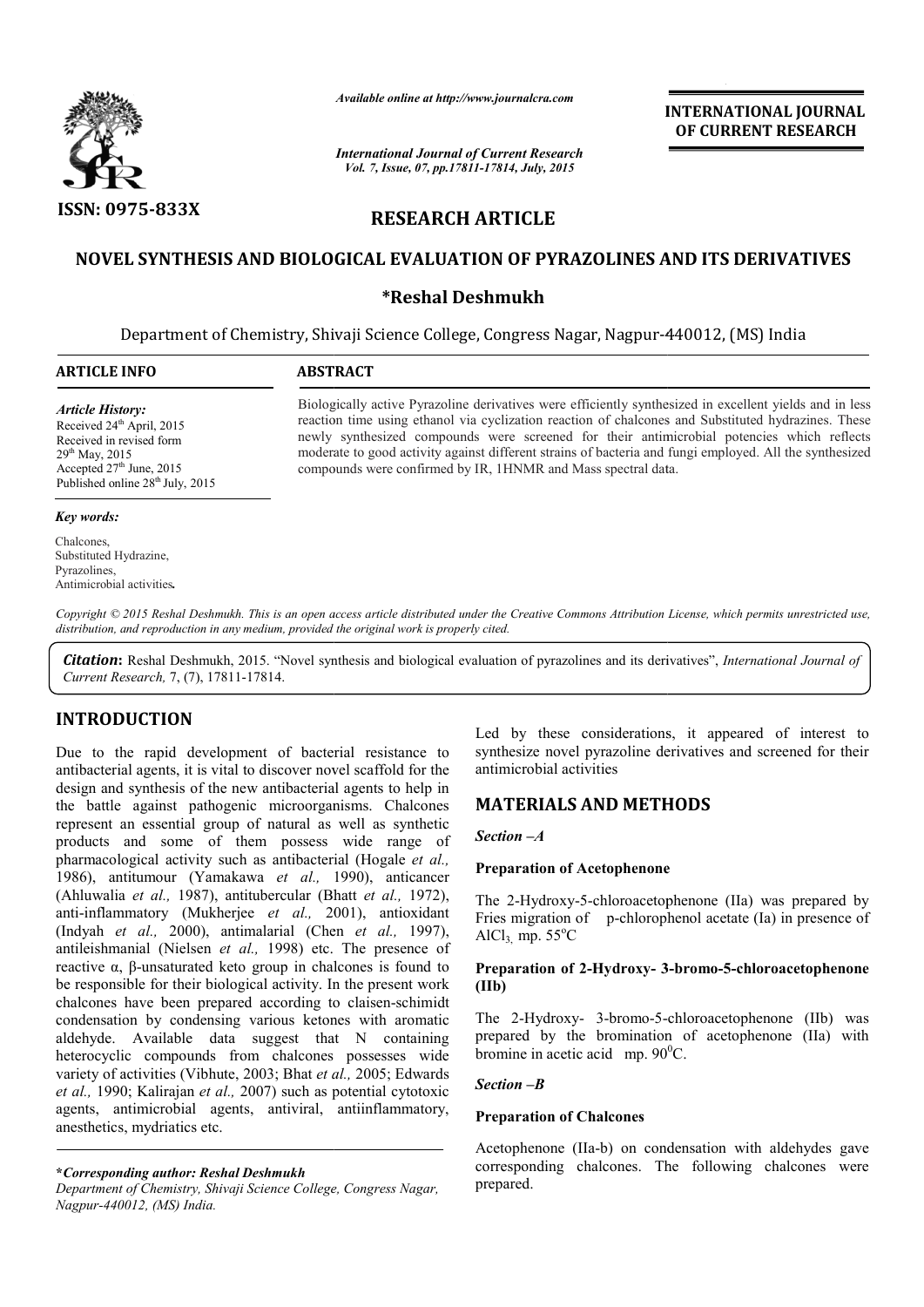**Condensation with Anisaldehyde:** 2-Hydroxy- 3-bromo-5 chloro-4-anisylchalcone (IIIa) mp.  $172^{\circ}$ C

**Condensation with Benzaldehyde:** 2-Hydroxy- 3-bromo-5 chloro chalcone (IIIb). mp  $124^{\circ}$ C

#### **Section C**

### **1. Preparation of 1-Phenyl-3-(2-hydroxy-3-bromo-5 chlorophenyl)-5-anisyl-2-Pyrazoline (IVa)**

A mixture of 2-Hydroxy- 3-bromo-5-chloro-4-anisyl chalcone (IIIa) (0.01mole) and 99% Phenyl hydrazine (IIa) (0.015mole, 0.6 ml) in ethanol (60ml) was refluxed for about two hours.

about two hours. The reaction mixture was then concentrated and allowed to cool. The resulting solid was filtered, washed with ethanol and crystallized from ethanol to get yellow solid of 1-(2,4dinitro phenyl)-3-(2-hydroxy-3-bromo-5 chlorophenyl)-5-phenyl-2-Pyrazoline(IVb) mp.175<sup>0</sup>C, Yield 75%

### **Section D**

### **Preparation of Acetyl Derivative**

#### **1. Preparation of 1-(4-acetyl-benzene)-3-(2-hydroxy-3 bromo-5-chlorophenyl)-5-anisyl-2-Pyrazoline (Va)**

Mixture of 1 -phenyl-3-(2-hydroxy-3-bromo-5-chlorophenyl)- 5-anisyl-2-pyrazoline(IVa) (0.01mole, 3.81g) and acetic acid



**Table 1.**

| Sr.No | Chalcone                       | Hydrazine        | 2-Pyrazoline                                            | $Mp^0C$ |
|-------|--------------------------------|------------------|---------------------------------------------------------|---------|
|       | 2-Hydroxy-3-bromo- 5-chloro-4- | Phenyl hydrazine | $1$ -Phenyl-3- $(2$ -hydroxy-3-bromo-5-                 | 142     |
|       | anisylchalcone (IIIa)          |                  | $chlorophenyl$ -5-anisyl-2-Pyrazoline $(IVa)$           |         |
|       | 2-Hydroxy-3-bromo-5-           | 2.4dinitroPhenyl | $1-(2,4)$ dinitro phenyl $)-3-(2-hydr$ oxy $-3-b$ romo- | 175     |
|       | chlorochalcone (IIIb)          | hydrazine        | 5-chlorophenyl)-5-phenyl-2-Pyrazoline(IVb)              |         |

| SR.NO | 2-PYRAZOLINE                                                                  | <b>ACETIC ACID</b> | <b>ACETYL PYRAZOLINE</b>                                                            | $Mp^0C$ |
|-------|-------------------------------------------------------------------------------|--------------------|-------------------------------------------------------------------------------------|---------|
|       | $1-H-3-(2-hydroxy-3-bromo-5-$<br>chlorophenyl)-5-anisyl-2-<br>Pvrazoline(IVa) | Acetic acid        | $1$ -acetyl-3- $(2-hydroxy-3-bromo-5-$<br>chlorophenyl)-5-anisyl-2-Pyrazoline(Va)   | 60      |
|       | $1-H-3-(2-hydroxy-3-bromo-5-$<br>chlorophenyl)-5-phenyl-2-<br>Pyrazoline(IVb) | Acetic acid        | $1$ -acetyl-3- $(2-hydroxy-3-bromo-5-$<br>$chloropheny$ ]-5-phenyl-2-Pyrazoline(Vb) | 55      |

The reaction mixture was then concentrated and allowed to cool. The resulting solid was filtered, washed with ethanol and crystallized from ethanol to get yellow solid of 1-Phenyl-3-(2-hydroxy-3-bromo-5-chlorophenyl)-5-anisyl-2- Pyrazoline(IVa) mp.142<sup>°</sup>C, Yield 75%

### **2. Preparation of 1-(2,4dinitro phenyl)-3- (2- hydroxy -3 bromo- 5- chlorophenyl ) -5-phenyl - 2- Pyrazoline (IVb)**

A mixture of 2-Hydroxy- 3-bromo-5-chloro-chalcone (IIIb) (0.01mole, 3.37g) and 99% 2,4-dinitro phenyl hydrazine (IIa) (0.015mole, 0.6 ml) in ethanol (60ml) was refluxed for (15ml) was refluxed for 2 hours. The reaction mixture was then concentrated. On cooling the resulting solid was filtered,washed with water and crystallised from ethanol, to get (Va), mp  $60^{\circ}$ C, Yield  $68\%$ 

### **2. Preparation of 1-(5-acetyl,2,4dinitroPhenyl)-3-(2 hydroxy-3-bromo- 5-chlorophenyl )-5-phenyl -2-Pyrazoline (Vb)**

Mixture of 1 -(2,4 dinitro phenyl)-3-(2-hydroxy-3-bromo-5 chlorophenyl)-5-phenyl-2-pyrazoline(IVb) (0.01mole, 3.51g)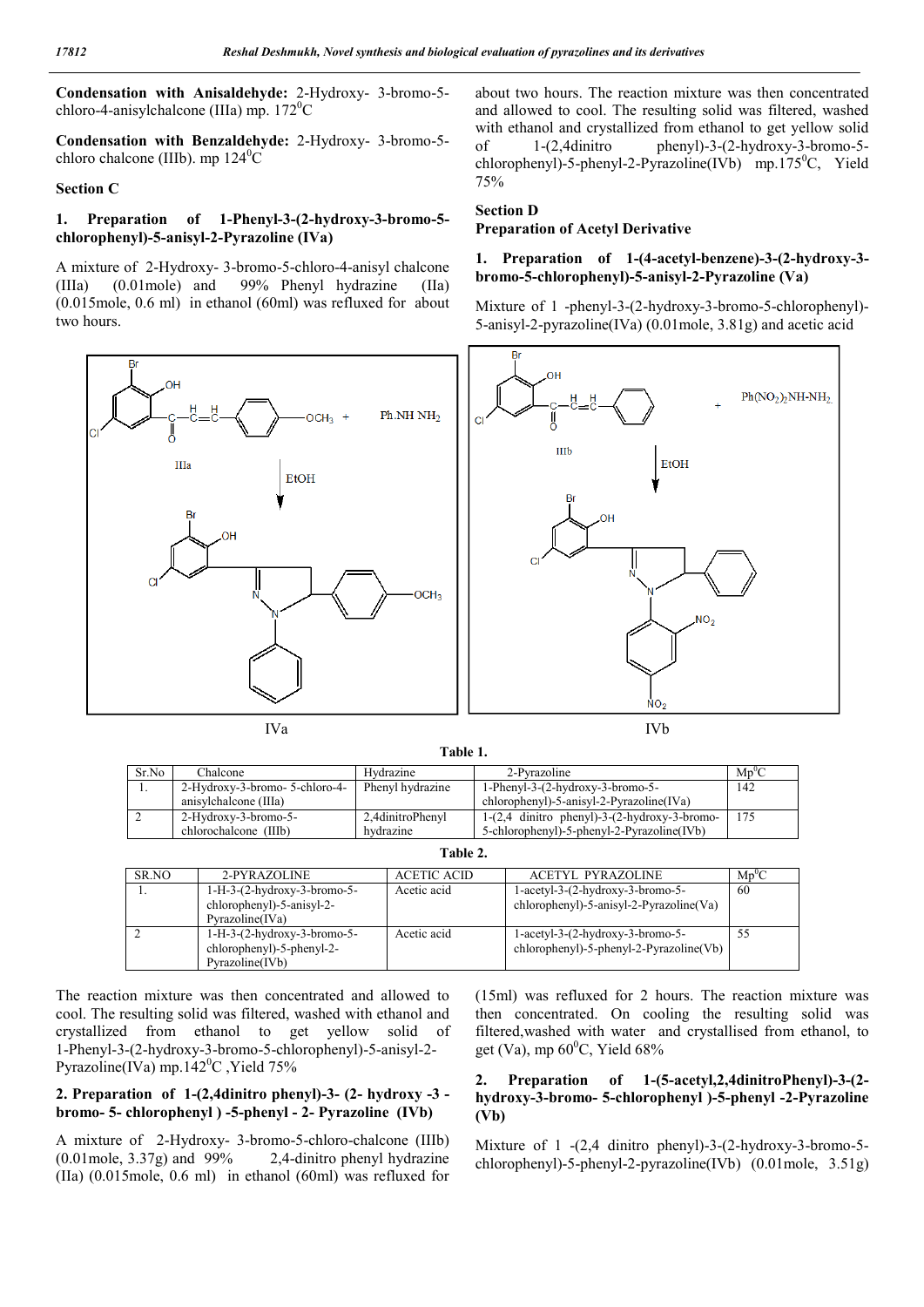and acetic acid (15ml) was refluxed for 2 hours. The reaction mixture was then concentrated .On cooling the resulting solid was filtered,washed with water and crystallised from ethanol, to get (Vb) ,mp  $55^{\circ}$ C , Yield 72%

## **RESULT AND DISCUSSION**

#### **1. Preparation of 1-phenyl-3-(2-hydroxy-3-bromo-5 chlorophenyl)-5-anisyl-2-Pyrazoline(IVa)**

2-Hydroxy- 3-bromo-5-chloro-4-methoxy chalcone (IIIa) and hydrazine hydrate in ethanol on refluxing gave yellow solid(IVa) mp  $124^{\circ}$ C Yield-70%

The compound (IVa) is yellow coloured crystalline solid  $mp124C<sup>0</sup>$ 

2. It gives green colouration with neutral  $FeCl<sub>3</sub>$  solution indicating presence of free phenolic –OH group.

3. It gives deep blue colouration with conc $H_2SO_4$  solution showing the absence of  $-C-CH = CH$ - linkage

5. From analytical data molecular formula of the compound (IVa) was found to be  $C_{22}H_{19}O_2N_2BrCl$ 

4. Purity of the compound was tested by TLC

6 The I.R and NMR spectra of the compound (IVa)

| Literature value cm-1 | Observsd value | Assignment         |
|-----------------------|----------------|--------------------|
| 3600-3000             | 3380           | -NH stretching     |
| 1700-1550             | 1540-1550      | -OH stretching     |
| 1300-1100             | 1240(s)        | -C-N stretching    |
| 1470-1400             | 1400           | $-CH2$ stretching  |
| 1310-1320             | 1310           | $-OCH3$ stretching |
| 800-700               | 790            | C-Cl stretching    |
| 700-600               | 650            | C-Br stretching    |

7. The PMR spectrum of the compound (IVa) was recorded as:

| Peak observed | Multiplicity | Assignment                        |
|---------------|--------------|-----------------------------------|
| 3.80          |              | $3H$ , $-OCH3$                    |
| 3.06          | dd           | $1H.$ -CHH <sub>A</sub>           |
| 3.48          | dd           | $1H. -CHBH$                       |
| 4.90          | dd           | 1H, -CHX                          |
| $6.8 - 7.8$   | m            | $1H$ , $-NH$ and $6H$ , Ar $-H$ . |
| 11.92         | S            | 1H. -OH                           |

All these observation confirms the structure of compound(IVa)

## **II) 1. Preparation of 1-(4-acetyl benzene)-3-(2-hydroxy-3 bromo-5-chlorophenyl)-5-anisyl-2-Pyrazoline(Va)**

Mixture of 1 -phenyl-3-(2-hydroxy-3-bromo-5-chlorophenyl)- 5-anisyl-2-pyrazoline (IVa) and acetic acid was refluxed for 2 hours. The reaction mixture was then concentrated .On cooling the resulting solid was filtered,washed with water and crystallised from ethanol, to obtain (Va), mp  $60^{\circ}$ C, Yield  $68\%$ 

The compound (Va) is orange coloured crystalline solid mp  $60^0C$ 

2.It gave deep blue colouration with neutral  $FeCl<sub>3</sub>$  solution indicating the presence of free phenolic –OH group.

3.It gives deep blue colouration with conc $H_2SO_4$  solution showing the absence of  $-C-CH = CH$ - linkage.

4.Purity of the compound was tested by TLC.

5. From analytical data molecular formula of the compound (Va) was found to be  $C_{24}H_{26}O_3N_2BrCl$ 

6. The I.R and NMR spectra of the compound (Va)

| Literature value cm-1 | Observsd value | Assignment           |
|-----------------------|----------------|----------------------|
| 3600-3000             | 3380-3350      | -OH stretching       |
| 3100-3000             | 3000           | $Ar-H$               |
| 1720-1680             | 1680-1670      | $C=O$ stretching and |
|                       |                | $N-C=O$ stretching   |
| 1700-1500             | 1640-1630      | -C=N of Pyrazoline   |
| 1610-1590             | 1610-1600      | Benzene ring         |
| 1310-1100             | 1230           | C-N stretching       |
| 800-600               | 740            | C-Cl stretching      |
| 700-600               | 650            | C-Br stretching      |

7. The PMR spectrum of the compound (Va) was recorded as:

| Peak observed | Multiplicity | Assignment                   |
|---------------|--------------|------------------------------|
| 2.8           | S            | $-COCH3$<br>3H.              |
| 3.14          | dd           | $>$ CHHA JAB= $18$ HZ<br>1H. |
| 3.6           | dd           | $>$ CHBH JAB= $18$ HZ<br>1H. |
|               |              | $JBX = 11HZ$                 |
| 3.88          | S            | $-OCH3$<br>3H,               |
| 5.56          | dd           | 1H.<br>$>CHX$ JAX= 4Hz       |
|               |              | $JBX = 11HZ$                 |
| 6.48 to 7.44  | m            | 7H.<br>$Ar-H$                |
| 10.56         | s            | -OH<br>1H.                   |

All these observation confirms the structure of compound(Va)

**Table 1. Minimum Inhibitory Concentration (MIC in %) of Chalcone**

| SR.NO | Name of the Compound           | S. typhi | S.para typhi | P.vulgaris | $X$ .sapp | F.solanii | B.cinerea |
|-------|--------------------------------|----------|--------------|------------|-----------|-----------|-----------|
|       | 2-Hydroxy- 3-bromo-5-chloro-4- | 0.27     | 0.28         | 0.27       | 0.26      | 0.26      | 0.26      |
|       | anisylchalcone (IIIa)          |          |              |            |           |           |           |
|       | 3-bromo-5-chloro<br>2-Hydroxy- | 0.71     | 0.69         | 0.60       | 0.67      | 0.69      | 0.69      |
|       | chalcone (IIIb).               |          |              |            |           |           |           |

#### **Table 2. Minimum Inhibitory Concentration (MIC in %) of Pyrazolines**

| Sr.No | Name of the Compound                                  | S. tvphi | S. para typhi | P.vulgaris | $X$ sapr | F.solanii | B.cinerea |
|-------|-------------------------------------------------------|----------|---------------|------------|----------|-----------|-----------|
|       | 1-phenyl-3-(2-hydroxy-3-bromo-5chlorophenyl)-         | 0.20     | 0.20          | 0.20       | 0.20     | 0.22      | 0.22      |
|       | $5$ -anisyl-2-Pyrazoline $(IVa)$                      |          |               |            |          |           |           |
|       | phenyl)-3-(2-hydroxy-3-bromo-<br>dinitro<br>$1-(2.4)$ | 0.30     | 0.22          | 0.31       |          | 0.30      | 0.30      |
|       | 5chlorophenyl)-5phenyl-2-Pyrazoline (IVb)             |          |               |            |          |           |           |

#### **Table 3. Minimum Inhibitory Concentration (MIC in %) of Acetyl Pyrazolines**

| Sr.no | Name of the Compound                                                                                                       | S. tvphi | S.para typhi | P.vulgaris | X.sapp | ∛.solanii | B.cinerea |
|-------|----------------------------------------------------------------------------------------------------------------------------|----------|--------------|------------|--------|-----------|-----------|
|       | $1-(4 \text{-} acetyl\text{-}benzene) - 3-(2 \text{-} hydroxy-3-bromo-5-$                                                  | 0.09     | 0.11         | 0.10       | 0.12   | 0.92      | 0.09      |
|       | chlorophenyl)-5-anisyl-2-Pyrazoline (Va)                                                                                   |          |              |            |        |           |           |
|       | $1-(5\text{-actyl},2,4\text{dinitroPhenyl})-3-(2\text{-hydroxy}-3-$<br>bromo-5-chlorophenyl)-5-phenyl-2-<br>Pvrazoline(Vb) | 0.20     | 0.21         | 0.21       | 0.23   | 0.23      | 0.23      |